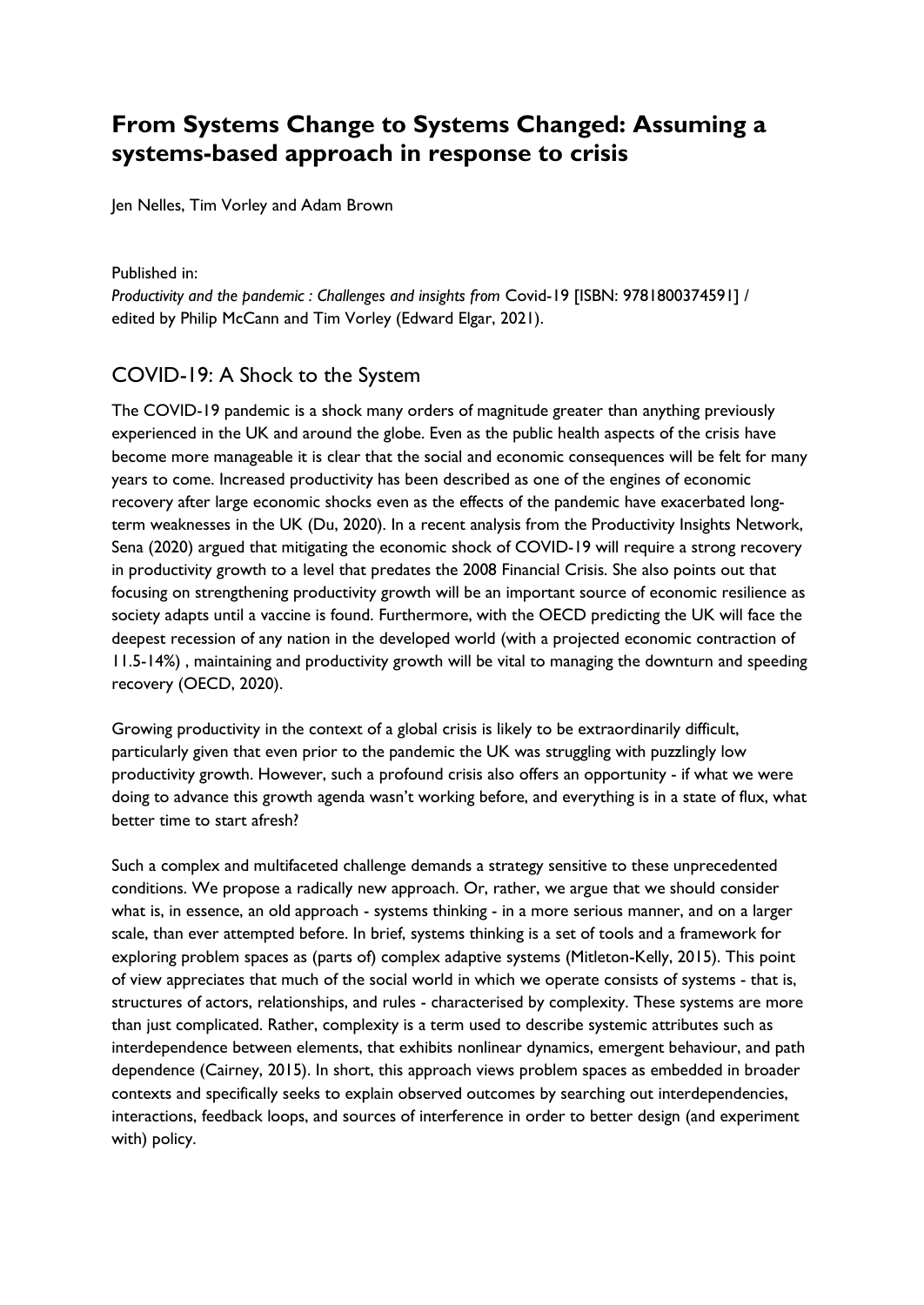This type of approach is particularly apt - and possibly absolutely crucial - for the types of challenges posed by the COVID-19 pandemic. It has been, in the most literal sense, a series of shocks to the system. Any coherent attempt to respond must take into account the nature of systemic shocks. Any efforts to intervene in the trajectory of events and affect outcomes must recognise that we are functioning within a system changed. Many old rules no longer apply, the problem space is incredibly dynamic, and success will rely in large part on effectively interpreting and reacting to feedback. To change the system we must accept that we are facing a system that is changed - is changing - and focus on developing the mechanisms to begin to understand what the rules of this evolving system are. As the economic implications of the COVID-19 crisis continue to become apparent this presents an opportunity to explore how the future of the productivity debate might be reimagined from a systems perspective with a focus on future economic resilience.

### Complex Systems and Public Policy

Contemporary theories of complex systems emerged from, is applied in, and draws inspiration from a wide variety of disciplines, including the life sciences, philosophy, cybernetics, and more in addition to public policy [also see Mingers, (2014); Byrne and Callaghan (2014); Forrester (2007)]. While there has been considerable cross-fertilisation between disciplines what is notable is that the problems that complexity theory emerged to describe and grapple with transcended disciplines and that they reached, more or less independently, similar conclusions about the nature of the world and the limits of problem solving in that context. In all traditions, theorists struggled with the same fundamental issue that observed outcomes appear to be influenced by a variety of hidden phenomena. These manifest in all sorts of different ways - nonlinearity, randomness, collective dynamics, hierarchy, and emergence - which have been collectively described as "a deck of attributes that have proved ill suited to our intuitive and augmented abilities to grasp and comprehend" (Krakauer, 2019). For students of public policy, these puzzles will be familiar. Too often, carefully designed interventions fail to yield expected results, or they do but create unanticipated consequences. Adopting systems approaches in public policy is one method of uncovering and understanding the "hidden worlds" that influence outcomes.

Systems thinking is distinguished from other approaches to public policy in terms of how it perceives and defines problems and the problem space in which decision makers operate. It distinguished problems that are merely complicated from those that are *complex*. Complicated problems have causes that can be easily identified and that can be addressed piece-by-piece and for which success is a relatively permanent solution (Poli, 2013). For instance, building a rocket ship is a complicated problem. It can be addressed in a mechanical fashion – fuel cells can be designed and manufactured separately from guidance systems and assembled later on – and once the rocket is built and functional it will exist until it breaks (i.e. it is a permanent solution). Complex problems, by contrast, emanate from several sources, some of which can be hard to trace, and that interact with one another in unpredictable ways. Complex problems are also dynamic – there is no single permanent solution – and are therefore more accurately *managed* than solved. Raising a child is often cited as an example of a complex problem. So, too, are the objects of much public policy.

Moreover, systems theorists see the complexity of these problems partly as a function of the complexity of the system(s) within which they exist. As we hinted in the introduction, most social life can be conceptualised as a complex adaptive system. Taking the case of productivity as an example, the economy is a system characterised by complexity. Mitchell (2009: 13) provides a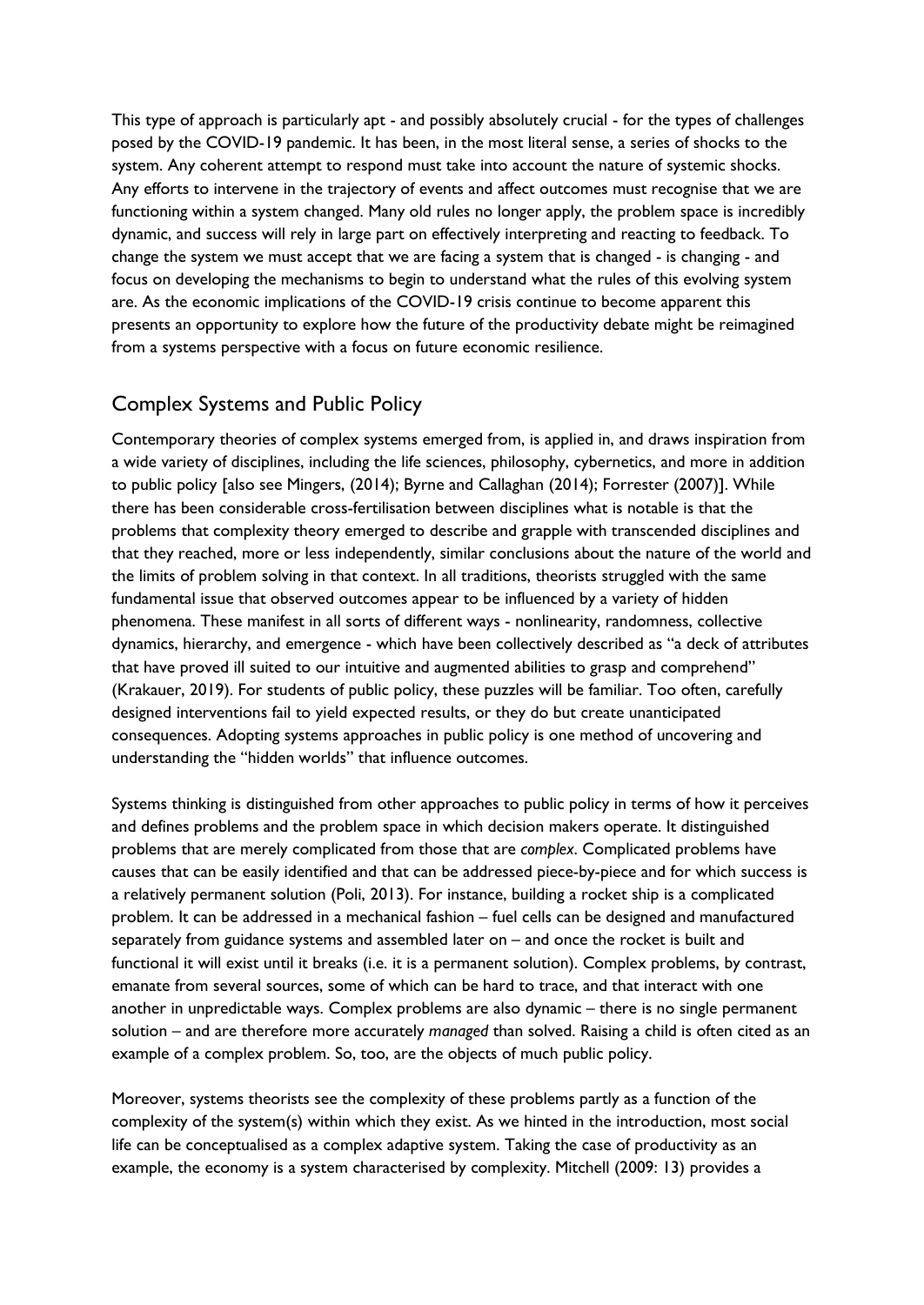standard definition of a complex system as one "in which large networks of components with no central control and simple rules of operation give rise to complex collective behaviour, sophisticated information processing, and adaptation via learning or evolution".

Cairney (2012) outlines six of the most common features of complex systems. To summarise, briefly, the dominant attributes are their interdependence and feedback loops; non-linear relationships; self-organising properties (emergence); and path dependency. Designing effective policy depends on recognising these features of complexity. And, perhaps most importantly, understanding that while systems are made up of components that interact non-linearly the complexity of the system itself is not a function of the components but the result of the interactions between them (Cillers, 2010).

From a systems theory perspective, policy failures stem partly from designs that do not effectively account for these interactions. Often, decision makers are (fairly or not) accused of treating complex problems as if they are merely complicated. For the most part, policy makers inherently understand that systems, and the issues that they want to affect, are complex even if they may not think explicitly in terms of systems or complexity theory. However, decision makers are also organised within compartmentalised bureaucracies, where policy design is governed by logics of best practices, dominated by a dichotomy between evaluation and implementation, and limited by political cycles (Castelnovo and Sorrentino, 2018). Additionally, the principle of bounded rationality argues that it is impossible for any one person within a system to understand the full extent of a system and how it functions (Byrne and Callaghan, 2014). These, and other, factors result in a tendency for decision makers to seek linear solutions within silos rather than learning the dance of managing complex systems [for further discussion see Poli (2013); Rhodes et al (2015); Eppel and Rhodes (2018); Burnes (2005)].

If this is the case, then how can policy makers "learn to dance"? How can decision makers design effective policies when systems theory argues that no one of them can fully comprehend the whole system in which universal rules and assumptions of predictability don't hold? And how indeed can this be accomplished in the tumultuous midst of system altering shocks, such as presented by the COVID-19 pandemic? We will return to these very pressing questions shortly but, first, explore how systems theory treats shocks for some clues to understanding systemic resilience and recovery.

#### Complexity, system change, and resilience

Our overall thesis about policy responses to the COVID-19 crisis is this: the magnitude of the disruption to every facet of the economy and society as a result of the pandemic makes adopting a systems approach to recovery particularly vital. When all accepted assumptions, relationships, and axioms have been turned on their heads it is even more important to focus on understanding the new (and evolving mechanisms) and how they function. This is also an opportunity to critically evaluate how we think about the policy making processes and engage in programme design. Exploring how complexity theory understands system shocks and resilience provides a useful framework for thinking about what recovery could, and should, look like and some insights as to how to proceed.

Our choice of title for the introductory section deliberately foreshadows some of the points that we want to highlight here; namely, that amidst dire narratives of economic collapse, crisis, and failure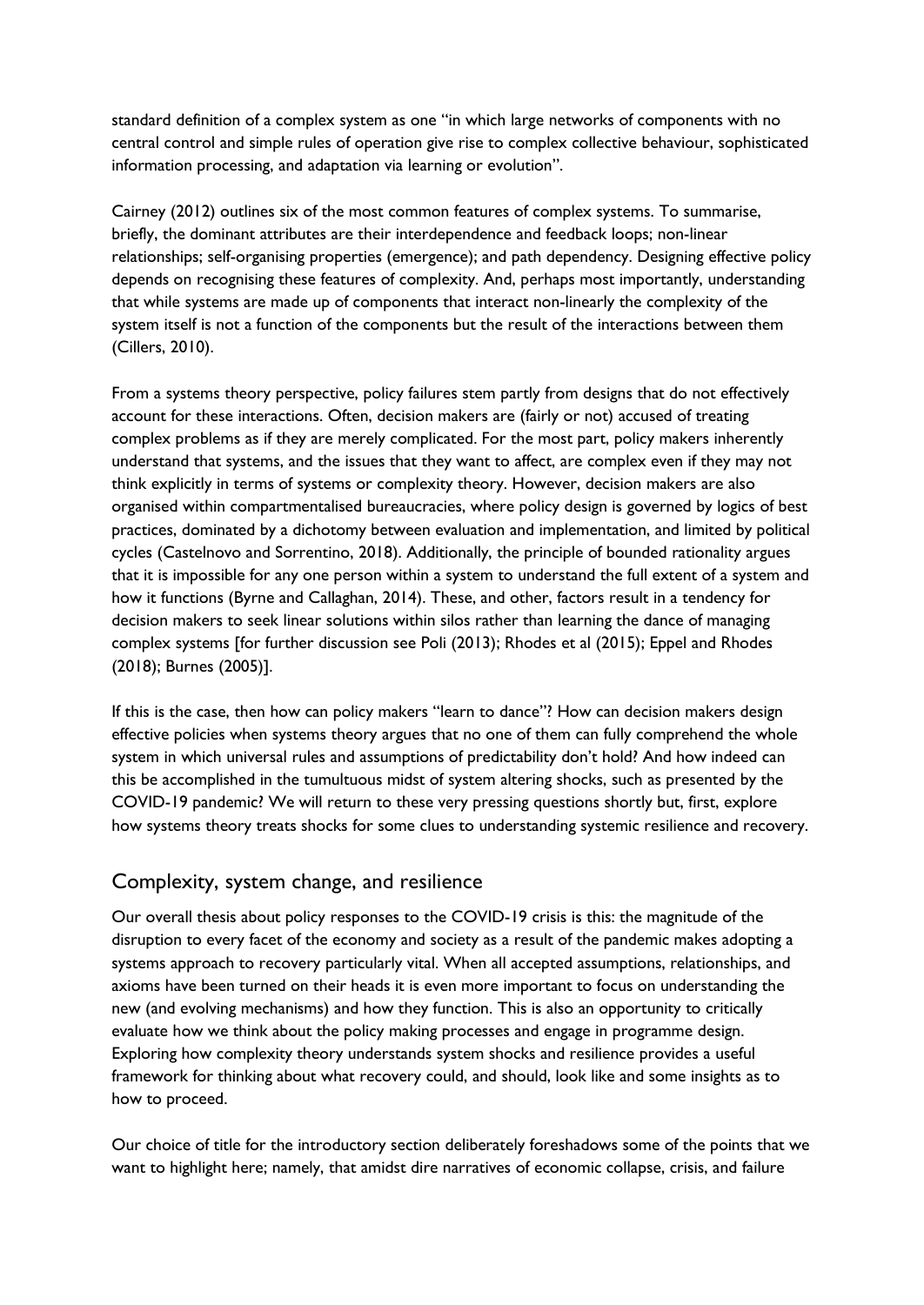what we are really experiencing is system *change*. While these shocks are certainly acute in some cases, we argue that the economic system overall is resilient. In fact, one of the features of the economy that makes it a complex adaptive system is just that - its propensity for *adaptation*.

#### System adaptation and evolution

A complex system is a series of interconnected elements that collectively execute some function (or functions) in the absence of centralised control. The actors within these systems process feedback and alter behaviour, resulting in a constant process of change, evolution, and learning. Adaptation and change occurs through a variety of routes but most commonly by processing information or reacting to stimulus that kicks off feedback mechanisms. Forrester (1969: 15) famously argued that "systems of information-feedback control are fundamental to all life and human endeavour, from the slow pace of biological evolution to the launching of a satellite". Feedback exists when aggregate patterns form from individual behaviour, and that then individual behaviour responds to those patterns [see Arthur, (2015)].

The immune systems illustrate an intuitive instance of this process: when attacked by an external pathogen in some cases the body will develop antibodies. This process is based on a feedback loop in which more successful antibodies replicate at greater rates until the most efficient combination, and immunity, is produced. This is an elegant example, but not all types of feedback create such neat results. For instance, individuals in cars combine to form patterns in traffic, to which those individuals respond causing vehicles to alter positions. Feedback loops can also create more dramatic results where they compound and accelerate change in one direction (Anderson and Johnson, 1997): in an example of an ecological feedback loop, warmer temperatures increase microbial activity in soil, which releases more carbon into the atmosphere and contributes to global warming and increasing temperatures, which makes the microbes even more active, and so on. Economies also experience and respond to various types of feedback. In business, order and inventory histories will drive production decisions, affecting available stocks, prices, and delivery timelines, which then drives business inventory decisions. But as Towell (1994) suggests, these processes are not perfect, information lags and delays can sometimes create misalignments that hold systems in suboptimal conditions.

These are just a few of many examples of feedback, adaptation, and learning that can happen within a system. However, the main point, as Towell (1994) suggests, is that studying complexity is ultimately about understanding how systems process feedback - in grasping the formation of structures and how this formation affects the objects causing it. At its heart it is about understanding how systems react to and create *change*. Significantly, as the above examples demonstrate, these reactions are not always elegant and balancing, but can also be disruptive, imperfect, and messy. This raises an important question - if we accept that the systems that we study are in a constant state of change then what is normal?

#### What is normal?

Decision makers and economists often use the term 'equilibrium' to describe a normal or regular state of the economy. However, the principle of constant change that underpins system and complexity theory appear to challenge that perception. In fact, while systems theorists accept that systems can exist in a state that can be described as equilibrium, what constitutes equilibrium is ever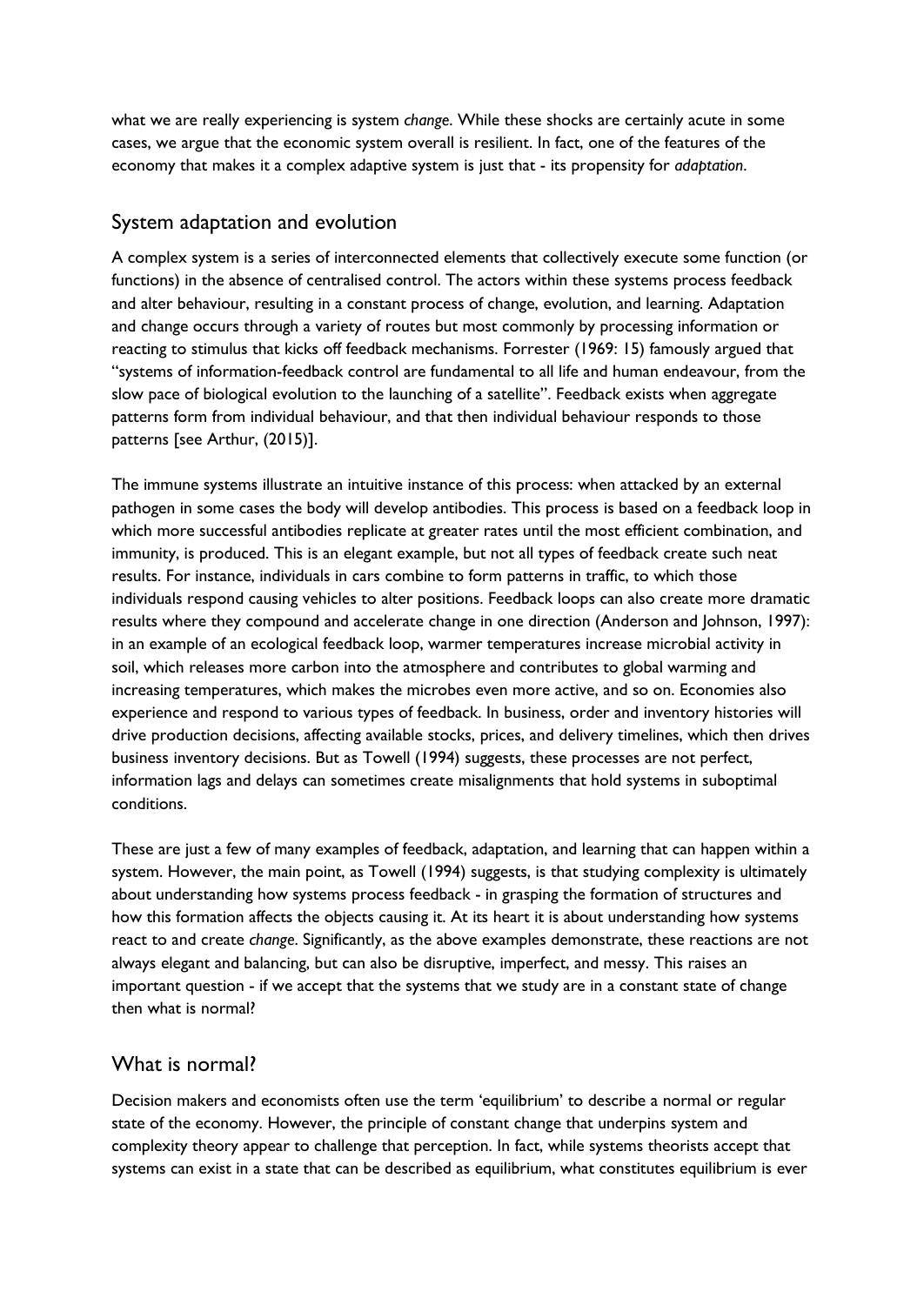evolving and is not static or permanent. Rather, it is one of many states and can be achieved in many different ways. Spencer (cited in Byrne and Callaghan, 2014: 92 ), summarises this concept by defining a system as "a whole whose parts are held together by complex forces that are ever rebalancing themselves - *a whole whose moving equilibrium is continually disturbed and continually rectified*" (emphasis added). Arthur (2015) even goes so far as to argue that "nonequilibrium is the natural state of the economy, and therefore the economy is always open to reaction", albeit this is a relatively controversial view. Implicit in this approach is a recognition that systemic *stability* is possible. Crucially, though, a stable system is not a static system.

While it is relatively easy to accept that systems and subsystems exist in a state of constant change it is equally important to recognise that they also tend to function with a degree of stability. In fact, most of the systems that we most frequently study - societies, economies, biological organisms - are relatively stable. Think of the human body. As an organism it is in a state of constant change as it reacts to inputs, growth, and external conditions. As long as everything remains within acceptable parameters, it will continue functioning. Research shows that the human body replaces all of its cells every seven to ten years, but despite this entire replacement of the system it remains your body. As a whole, it continues to function as normal. So what affects system stability is not that change is happening (as it always is) but *what kinds of changes* occur.

The concept of system function is crucial to understanding system stability and the conditions under which a system will fail. In the simplest terms, systems fail when they are unable to continue their current function. This could prompt the evolution of the system to a different function, or the disappearance of the system completely. Significantly, all of the component elements of a system could remain intact and yet a system could still fail. This is because what is important is not the pieces of the system itself but the relationships and interactions between them. Meadows (2008) summarises this nicely when she states that a system goes on being itself even if elements change *as long as interconnections and purposes stay the same*. Returning to the concept of equilibrium, Holling (1973), and others since, recognised that systems can shift significantly in structure and composition such that there are multiple possible stable states. Again, the key here is the persistence of system function.

#### Systems and resilience

Here we can begin to build some connections between the work of systems theory and scholarship on (specifically, economic) resilience. Interestingly and appropriately, systems approaches were applied early on to the field of resilience studies as an alternative to engineering conceptualisations of resilience that tended to focus on resistance to shocks and ability to (and speed) of return to the pre-shock state (Bohland et al, 2019). Adopting a systems approach, by contrast, defines resilient systems as those that can adapt to sustain their core function(s) following a disruption.

Scholars from a variety of disciplines have engaged with the concept of resilience to understand the behaviour of systems, and vice versa, and derived similar definitions. Building on the work of Walker et al (2004) working in the realm of ecological resilience, Norberg and Cummings (2008:46) define resilience as "the capacity of a system to absorb disturbance and reorganize while undergoing change so as to retain essentially the same function, structure, identity and feedbacks, that is, remain within one regime". Hollings (1973:17), writing decades earlier in the same field, defined it as "the persistence of relationships within a system and is a measure of the ability of these systems to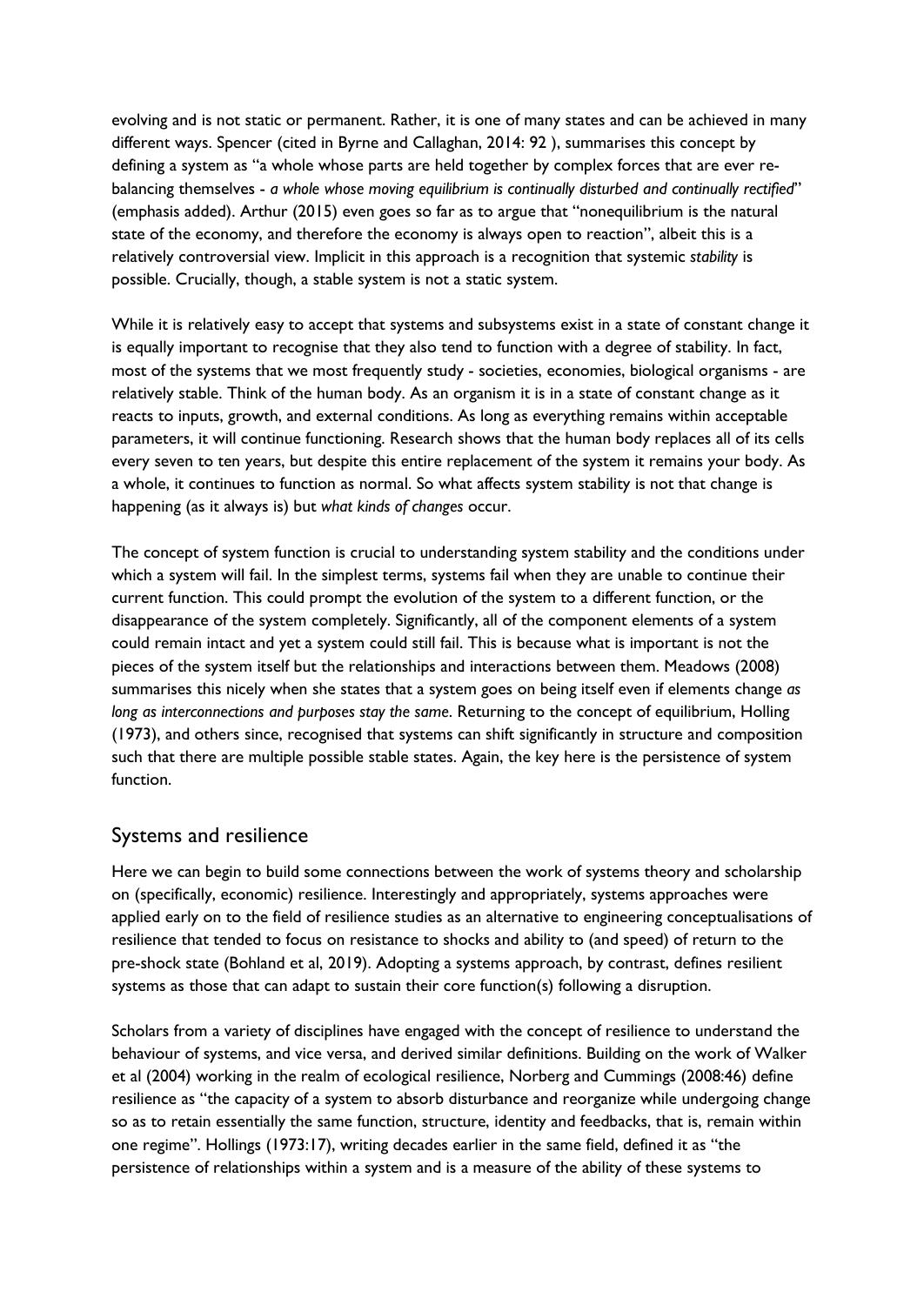absorb changes of state variables, driving variables, and parameters, and still persist'', here highlighting the importance of maintaining the character of connections within the system. Writing about resilience in regional economies, Simmie and Martin (2010:31) identify what has been described as an evolutionary approach to resilience, where it is considered as "an ongoing process rather than a recovery to a (pre-existing or new) stable equilibrium state. This shifts the theoretical analysis from questions about how a system such as an economy is resilient to how it adapts through time to various kinds of stress". While these perspectives are united by several common traits most notably they focus on the elements of a system that can change and those that must persist. Meadows, however, provides an evocative description of another state - a loss of resilience - or, how systems fail:

I think of resilience as a plateau upon which the system can play, performing its normal functions in safety. A resilient system has a big plateau, a lot of space over which it can wander, with gentle, elastic walls that will bounce it back, if it comes near a dangerous edge. As a system loses its resilience, its plateau shrinks, and its protective walls become lower and more rigid, until the system is operating on a knife-edge, likely to fall off in one direction or another whenever it makes a move. Loss of resilience can come as a surprise, because the system is usually paying more attention to its play than its playing space. One day it does something it has done a hundred times before and crashes. (Meadows, 2008: 78)

In this case, system failure is the result of a loss of resilience and the implication is that the source(s) of that weakness are not always obvious. That is, the relationships that allowed the system to function can erode over time in imperceptible ways - until they break. This is a warning that while we tend to think of systems as resilient, or not, there are potentially more nuanced states of system fragility, decline, or consolidation that might be difficult to observe.

Understanding the dynamics of system change, failure, and resilience provides an important foundation for applying systems approaches to responsive policy design in a time of stress and multiple unknowns. Adopting a systems approach in responding to shocks encourages policy makers to focus not just on the metrics, but on the interdependence underlying causes and consequences. In times of economic crisis, particularly those marked by resource contractions, it is tempting to conclude that poor economic outcomes are the results of those resource constraints - i.e. fewer inputs mean fewer outputs. However, what might actually be happening may be far more complex such that aiming policy at increasing inputs may risk treating a symptom while failing to diagnose its core causes. The s

As a result of the pandemic, we are likely to see changes to key relationships and dynamics within the system that were once considered axiomatic. If there are aspects of the system that no longer hold or have been disrupted and reconfigured as a result of the crisis, this is what we refer to as systems changed. The change is exogenous to the system and the impact is on the configuration of the system itself. In this scenario, there is a need to rethink the nature of existing and intended policy interventions where the system is different to the previous or intended context.

Together these two approaches provide a conceptual lens to think about how systems thinking can be applied to the way in which we think about policy interventions in the wake of the COVID-19 crisis. Crucially, the systems approach encourages us to identify what parts of systems and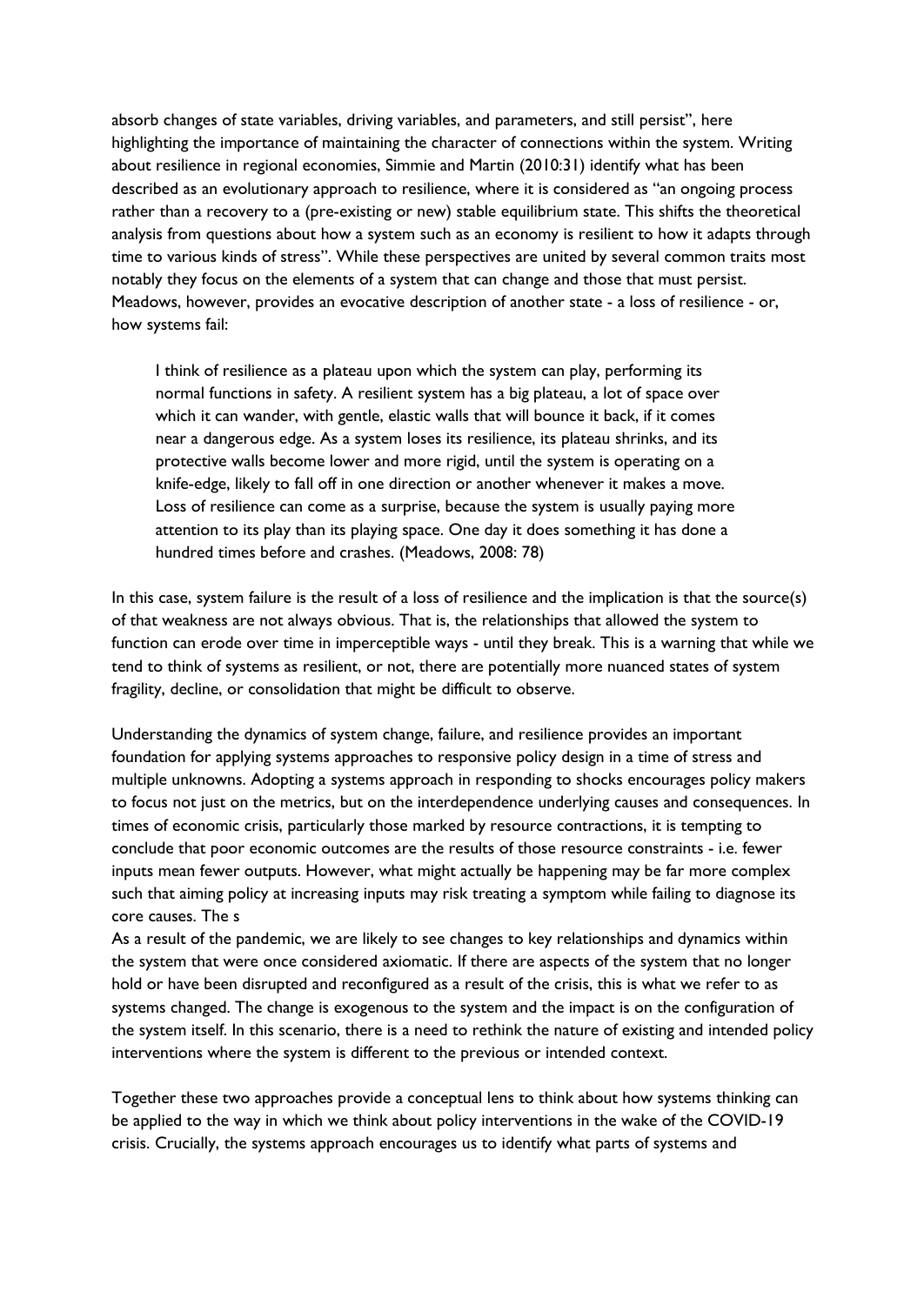subsystems are changing (and how) or failing (and why) before proceeding with reactive interventions.

#### Lessons and prospects for post-pandemic policy

As this and the other chapters in this edited collection highlight, the impacts of COVID-19 on productivity are profound. The economic, and public health impacts of the pandemic have prompted unprecedented responses from the Government in the UK, and governments around the world. As the other chapters in this volume demonstrate, COVID-19 has had wide ranging and transformative effects on the UK economy. These impacts are exemplified in different outcomes and impacts on the economy. Webber and Dymski (see Chapter 17), who highlight skyrocketing public expenditures and declining revenues have caused the UK government debt to exceed national GDP for the first time since the 60s. In the labour market, between April and June 2020, Green (see Chapter 8) the claimant count more than doubled while job vacancies plummeted, revealing potentially significant trends by region, occupation, age cohort, and sector.

Several contributions also note the incredible uncertainty about spatial impacts. In Chapter 13, Huggins and Thompson point to early evidence and longer-term potential for shifting patterns of urbanisation while in Chapter 12 Gardiner et al. reflect on the potentially profound sectoral and regional challenges that may emerge from the crisis. Docherty et al. (see Chapter 11) highlight staggering impacts on public transportation and the potential for longer term impacts on system financing and service levels that may have significant and lasting consequences for mobility. Another recurring theme is the need to consider policy holistically. In Chapter 2, Harris first notes that short term Government responses focused on protecting jobs and mitigating firm closings might have longer term effects on barriers to entry and the effectiveness of resources allocation towards higher-productivity firms. However, these short run measures may be perceived as necessary, but need to be considered in light of other dynamics shifting in the economy. As Henley et al note in Chapter 4, the impact of the pandemic is now of secondary importance compared to what happens next as part of the recovery. The underlying premise of productivity outcomes will, however, remain more important than ever to business, and society more broadly can cannot be considered in a piecemeal way.

As we have argued, the system has shifted and continues to change, and this demands a dynamic and experimental approach of policy. In order to be effective, policy makers need to understand both how the rules of the game and the system are changing in absolute and relational terms. It is only in this way that systems thinking can meaningfully impact economic and societal outcomes by working across traditional policy domains and siloes. This demands a need to understand the relationships among the parts (i.e. policy silos) that comprise the system, rather than the silos themselves. By working in this way there is an opportunity to both leverage and realise the value of interdependencies of policy silos as part of the wider system.

The majority of this chapter serves as a primer on systems approaches to support the case that embracing the complexity of the crisis provides a more nuanced understanding of the nature of shocks and economic resilience. It also serves as a framework to begin applying these concepts to policy design. The principles of systems thinking are particularly critical in the wake of COVID-19 as they provide the basis to reimagine how to approach the long standing but now more acute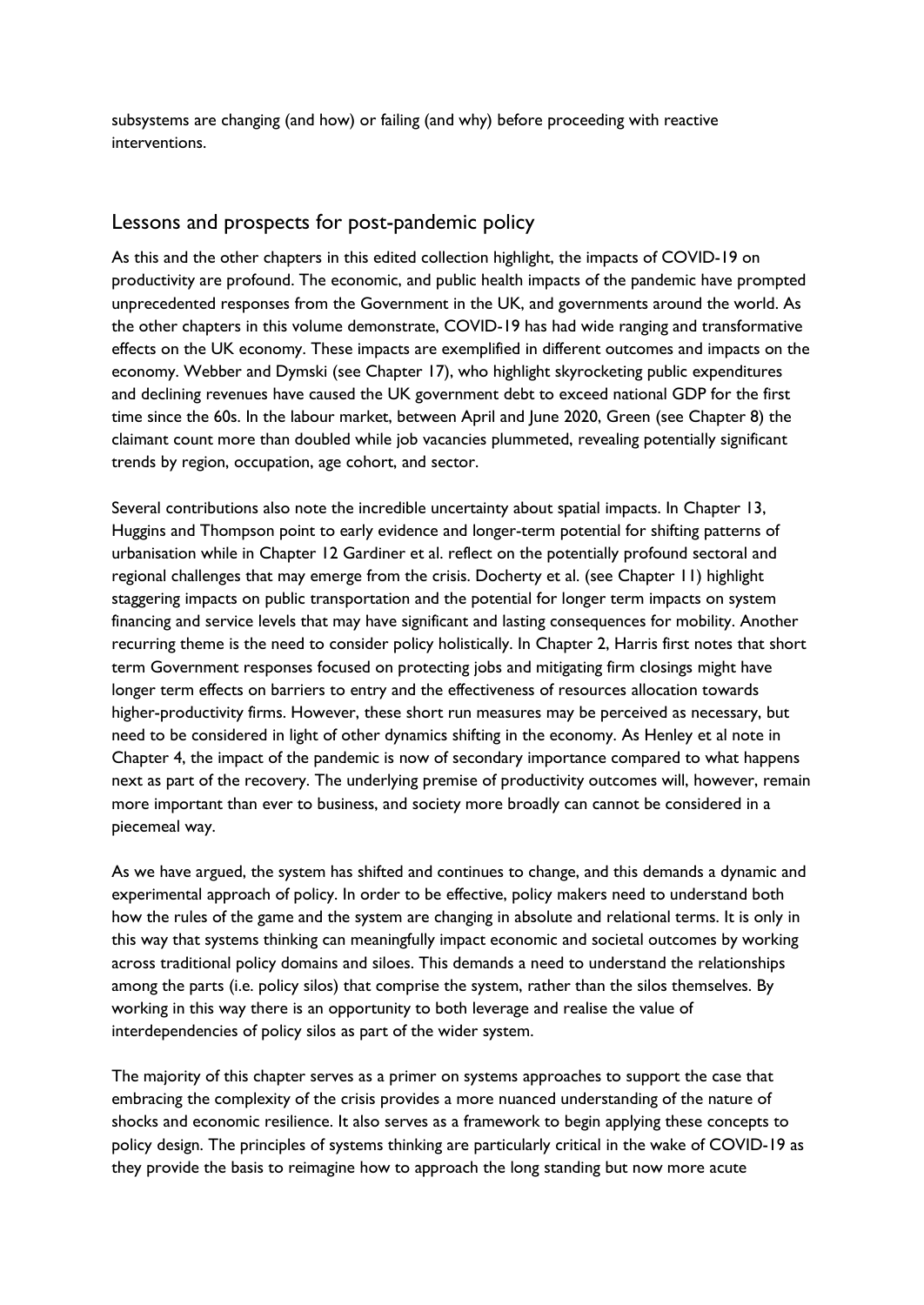productivity puzzle. The failure to impact productivity through discreet policy interventions highlights the need for an alternative approach. The pandemic has served to demonstrate the complex but highly interdependent nature of the economic and policy system, and it is here that systems thinking can be the basis of an alternative approach.

There is an opportunity in advancing the case for systems thinking in the wake of the pandemic, not least because the priorities of the system, if not the system itself has changed. For policymakers this requires a more holistic perspective, which is in contrast to dominant norms in policy thinking. One of the greatest challenges in applying systems approaches to public policy is the tendency to see (and institutionalise) boundaries that are socially constructed (Meadows, 2008). In pursuing a systems approach it is imperative that policy makers do not fall into the trap of limiting scope of inquiry to their own areas of jurisdiction and control. This may limit both how willing *and* able policy makers are to perceive and define problems (and their causes), and the interventions they consider possible. This is exemplified in recent study by Nelles et al (2020), which highlights the difficulty of working across policy silos in Northern Ireland, and how policy decisions are subsequently shaped by these artificial divisions.

A key implication of perceiving systems instead of silos is that they are inherently contextual, there are no 'best answers' and 'golden rules' (Castelnovo and Sorrentino, 2018). While there is still value in policy learning it is important to recognise that policies from other places were developed in a game with (sometimes significantly) different rules. Lessons from elsewhere still play a role, but more effectively as lenses through which to interpret and react to policy feedback. Looking at the experience and policy response of other countries' to COVID-19 and adopting them in the UK without understanding *why* they (apparently) worked elsewhere is unlikely to succeed.

Together the chapters comprising this edited collection begin to illustrate not only the multifaceted nature of the (post-pandemic) productivity puzzle, but their highly interdependent nature. We contend that as opposed to discrete policy responses that there is a need to work beyond artificial silos, that the pandemic has come to highlight the shortcomings of fragmented policy responses. There is a need for a more joined-up approach to the design and delivery of policy to understand the interdependencies across policy silos. In practice, this is likely to be characterised by more experimental approaches towards policymaking, characterised by greater reflexivity and with feedback through the system leading to better policy design and better policy outcomes.

As this chapter has argued, policy "certainty" is elusive under most circumstances and this is no more apparent than in conditions of crisis, such as the current pandemic. The value of systems thinking is arguably exemplified in the context of crisis, although its value is in its broader adoption and application. The premise is therefore not about maintaining continuity associated with a prepandemic sense of normality, but rather adapting policy responses to the changing economic (and social) realities of the productivity puzzle. In terms of what this means for policymakers, the challenge is threefold:

● First, identifying and defining the contours of the system by mapping the (policy) system can provide an important starting point, although it is not an exact science and needs to be approached as a collaborative exercise (Barbrook-Johnson et al., 2020);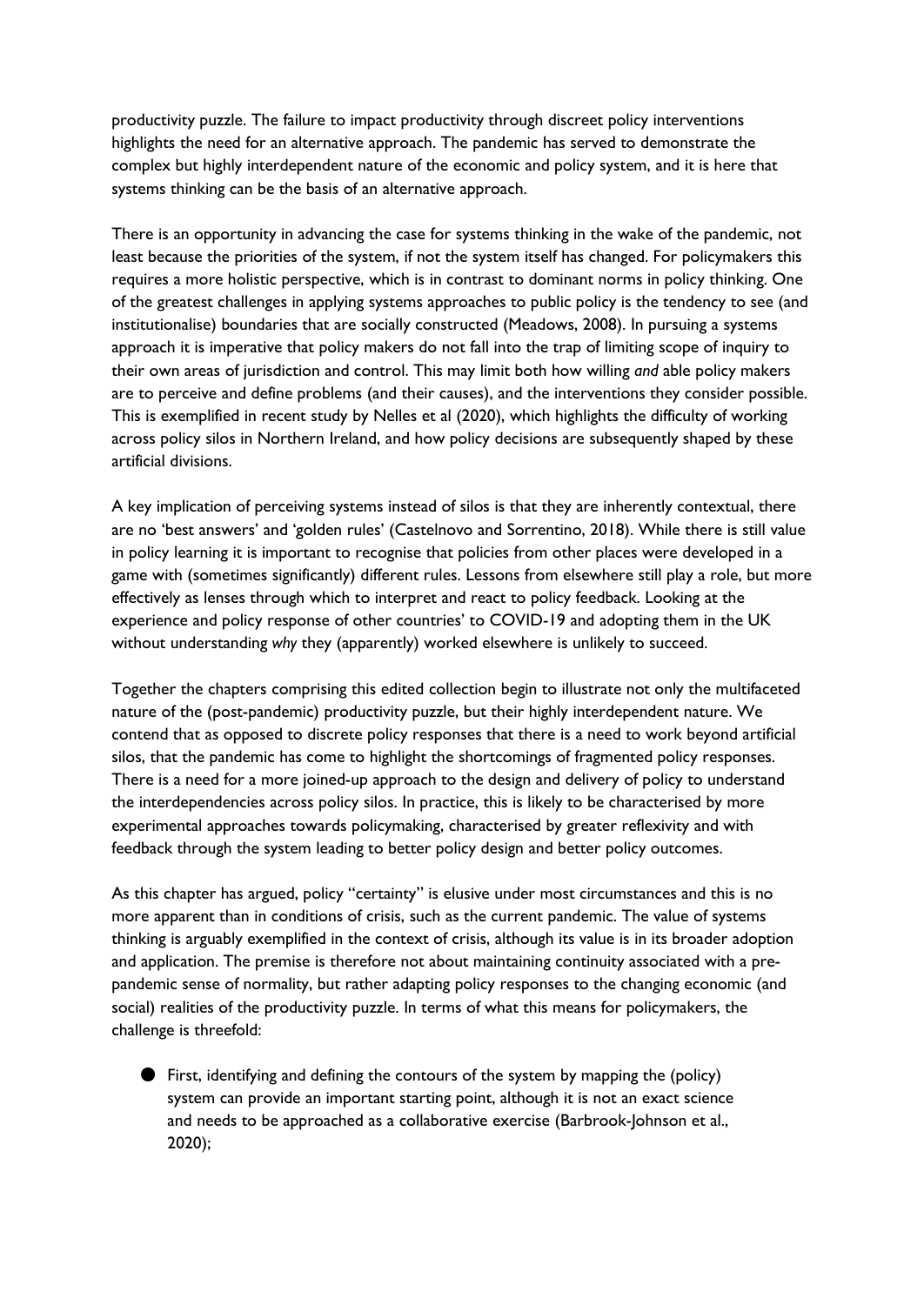- Second, policymakers need to understand relationships in the system, as well as the implications and impacts of observed (and hidden) changes. There is also a need to think critically about prioritising policy objectives in what is a dynamic context;
- Third, it is critical that as well as understanding the complexities of policy that there is a willingness and ability to pursue a coordinated response that spans traditional policy domains in more creative and effective ways.

Fundamentally, adopting a systems perspective represents an alternative approach towards policy making and how decisions are made. The pandemic can be seen as an economic and societal inflection point that provides an impetus for change. Systems thinking offers a basis to redress the impacts of the COVID-19 crisis, and protect and enhance resilience by working collaboratively to overcome the prevailing silos of policy thinking. While systems are complex, the adoption of systems thinking in policy need not be complicated. Therefore, while systems-based approaches may be considered unconventional, they are important if we are to move beyond the realms of policy reforms to realise more transformative policy outcomes.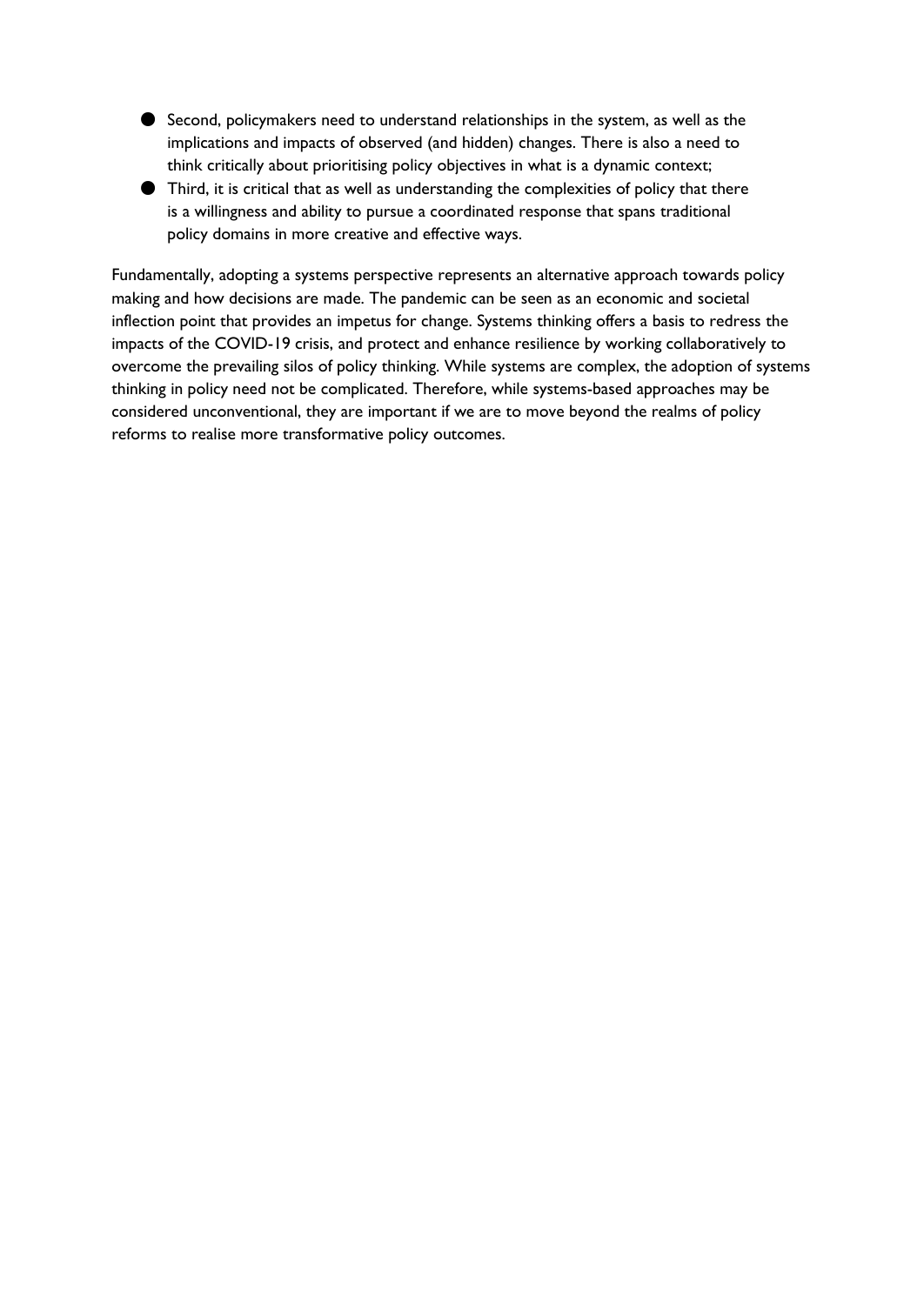#### **Bibliography**

- Anderson, V. and Johnson, L. (1997). Systems Thinking Basics. From Concepts to Causal Loops. Waltham, Mass Pegasus Communication
- Arthur, W.B. (2015) Complexity and the Economy, Oxford: Oxford Economic Press
- Barbrook-Johnson, P., Proctor, A., Giorgi, S., and Phillipson, J. (2020). How do policy evaluators understand complexity? Evaluation, 26(3), 315-332. doi:10.1177/1356389020930053
- Bohland, J., Davoudi, S. and Lawrence, J. (2019) The Resilience Machine, New York : Routledge.
- Burnes, B. (2005). Complexity theories and organizational change. International Journal of Management Reviews, 7(2), 73-90. doi:doi:10.1111/j.1468-2370.2005.00107.x
- Byrne, D. and Callaghan, G. (2014). Complexity Theory and the Social Sciences: The State of the Art. London: Routledge
- Cairney, P. (2012). "Complexity Theory in Political Science and Public Policy." Political Studies Review 10(3): 346-358.
- Castelnovo, W. and Sorrentino, M. (2018). Engaging with complexity in a public programme implementation. Public Management Review, 20(7), 1013-1031. doi:10.1080/14719037.2017.1364406
- Cilliers, P. (2010). Difference, Identity and Complexity. In P. Cilliers and R. Preiser (Eds.), Complexity, Difference and Identity (pp. 27-32). London: Springer.
- Du, J. (2020). "How to boost UK productivity after coronavirus?" The Conversation https://theconversation.com/how-to-boost-uk-productivity-after-coronavirus-133735 Accessed June 29, 2020.
- Eppel, E.A. and Rhodes, M.L. (2018). Complexity theory and public management: a 'becoming' field. Public Management Review, 20(7), 949-959. doi:10.1080/14719037.2017.1364414
- Forrester, J. W. (2007). "System dynamics—the next fifty years." System Dynamics Review 23(2‐3): 359-370.
- Forrester, J.W. (1969) Industrial Dynamics, MIT Press, Cambridge, MA,
- Holling, C.S. (1973). Resilience and stability of ecological systems. Annual Review of Ecology and Systematics 4, 1–23.
- Krakauer, D. (2019). Introduction. Worlds Hidden in Plain Sight: The Evolving Ideas of Complexity of the Santa Fe Institute, 1984-2019. D. Krakauer. Santa Fe, Santa Fe Institute Press: xxvii-xxix.
- Meadows, D. (2008). Thinking in Systems: A Primer. White River Junction, Chelsea Green. 78.
- Mingers, J. (2014). Systems Thinking, Critical Realism and Philosophy: A Confluence of Ideas. Abington, Routledge
- Mitchell, M. (2009). Complexity: A Guided Tour. Oxford, Oxford University Press.
- Mitleton-Kelly, E. (2015) Effective policy making: addressing apparently intractable problems' in Geyer, R. and Cairney, P. (eds) Handbook on Complexity and Public Policy, Edward Elgar, p.111-128
- Nelles, J., Brown, A. and Vorley T. (2020) " Mapping the Cognitive Landscape of Productivity in Northern Ireland: A Systems Approach to Understanding Productivity Policy' Productivity Insights Network https://productivityinsightsnetwork.co.uk/app/uploads/2020/07/JNTVAB-Report\_ExecSummaryOnly.pdf/ Accessed July 29, 2020.
- Norberg, J. and Cumming, G (2008) Complexity theory for a sustainable future, New York, Columbia University Press